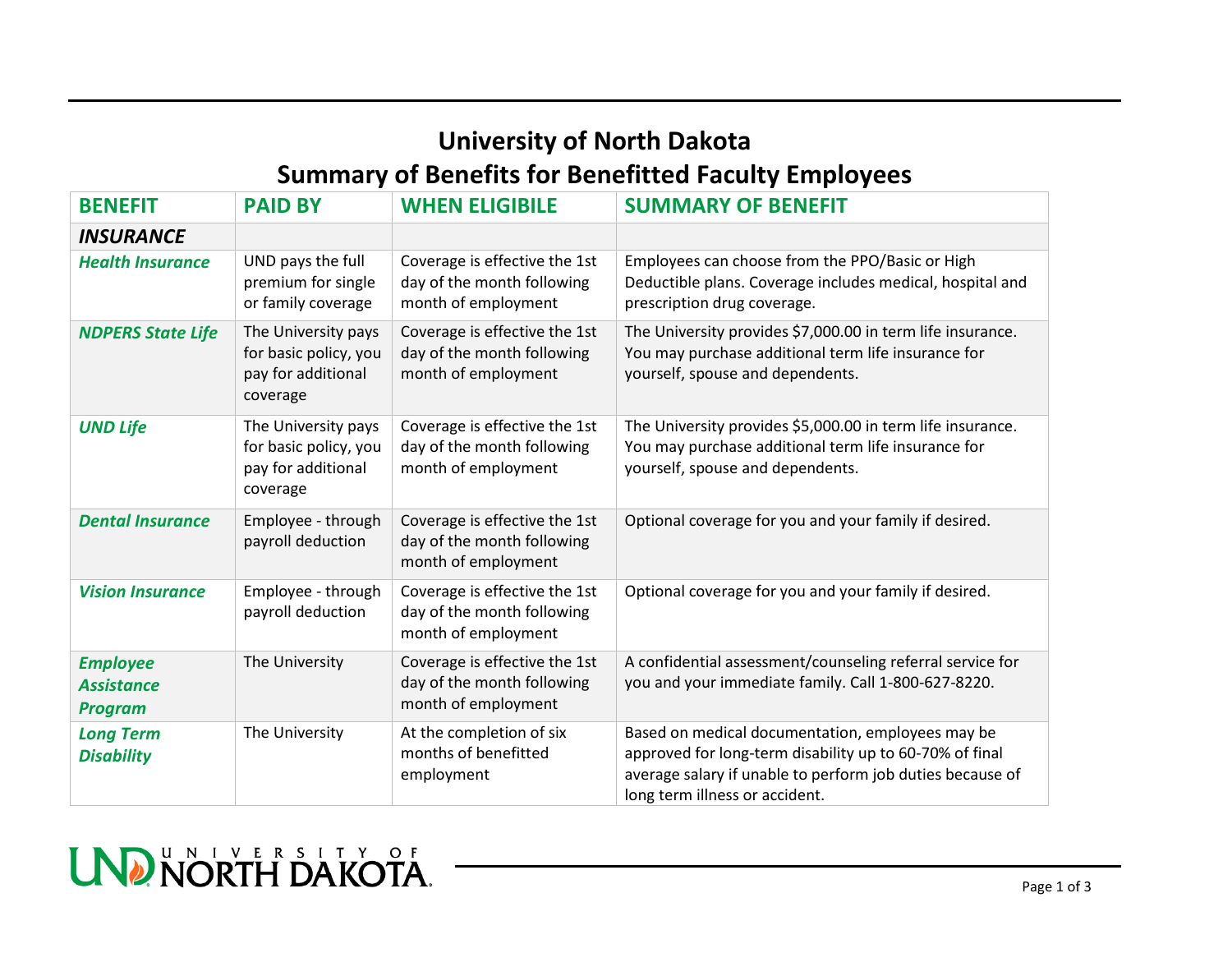| <b>Flex Comp</b>                               | University pays<br>administrative costs | Coverage is effective the 1st<br>day of the month following<br>month of employment | An optional benefit that allows employees the opportunity<br>to pay for medical and/or dependent care expenses with<br>tax-free dollars instead of after-tax dollars.                                                                                                                                                                               |
|------------------------------------------------|-----------------------------------------|------------------------------------------------------------------------------------|-----------------------------------------------------------------------------------------------------------------------------------------------------------------------------------------------------------------------------------------------------------------------------------------------------------------------------------------------------|
| <b>RETIREMENT</b>                              |                                         |                                                                                    |                                                                                                                                                                                                                                                                                                                                                     |
| <b>TIAA</b>                                    | Employee and UND                        | Upon Employment                                                                    | TIAA - A Defined Contribution, 401(a) Plan.<br>Contributions are based on years of service and academic<br>appointment.<br>0-2 years of service - Employee: 3.5%, Employer 7.5<br>3-10 yrs of service - Employee: 4.5%, Employer: 12.5%<br>10+ yrs of service - Employee 5.0%, Employer: 13%<br>(Associate and Full Professors start at 3-10 rate). |
| <b>Supplemental</b><br><b>Retirement Plans</b> | You                                     | Upon Employment                                                                    | All employees are eligible to contribute to a supplemental<br>retirement plan. There is a minimum contribution of<br>\$25/month and annual maximums are determined by the<br>IRS.                                                                                                                                                                   |
| <b>TIME AWAY</b>                               |                                         |                                                                                    |                                                                                                                                                                                                                                                                                                                                                     |
| <b>Short-Term Sick</b><br><b>Leave</b>         | The University                          | <b>Upon Employment</b>                                                             | 1.5 days per month of contract. Sick leave does not<br>accumulate beyond the end of the contract year.                                                                                                                                                                                                                                              |
| <b>Long-Term Sick</b><br><b>Leave</b>          | The University                          | Upon Employment                                                                    | Based on medical documentation provided, employees<br>may be approved for long-term sick leave at 75% of their<br>base salary for up to 5 months or the end of their contract<br>year, whichever comes first.                                                                                                                                       |
| <b>Holidays</b>                                | The University                          | <b>Upon Employment</b>                                                             | Paid holidays, if during contract term: (New Years, Martin<br>Luther King Day, President's Day (Feb), Good Friday,<br>Memorial Day, Independence Day, Labor Day, Veterans Day<br>(Nov), Thanksgiving and Christmas).                                                                                                                                |